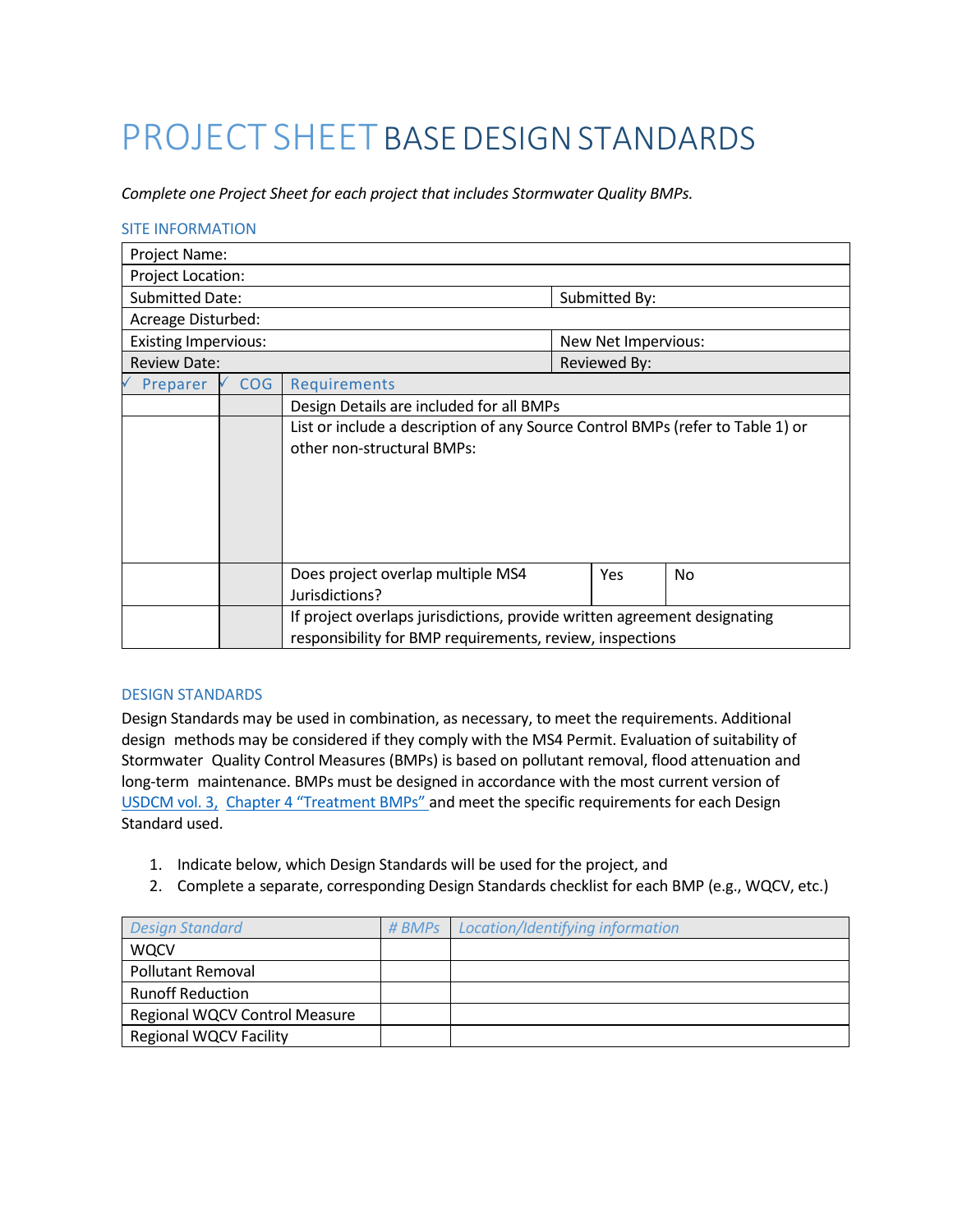## CHECKLIST WQCV Standard

### **WQCV STANDARD Criteria**

Control measure(s) must be designed to provide treatment and/or infiltration of the WQCV for 100% of the site.

*Complete checklist if using the WQCV Standard to meet Design Standard requirements.*

| Project Name: |            |                                                                                              |                         |
|---------------|------------|----------------------------------------------------------------------------------------------|-------------------------|
| Preparer      | <b>COG</b> | Requirements                                                                                 |                         |
|               |            | Control measure(s) provide treatment and/or infiltration of the WQCV for<br>100% of the site |                         |
|               |            | % of site treated:                                                                           |                         |
|               |            | BMP type:                                                                                    | <b>BMP ID/location:</b> |
|               |            | See Drainage Report section:                                                                 |                         |

*If less than 100% of the site is treated, complete the following:*

| Preparer | <b>COG</b> | Requirements                                                                       |                 |
|----------|------------|------------------------------------------------------------------------------------|-----------------|
|          |            | % of site not treated by control measures (not to exceed 20% or 1 acre):           |                 |
|          |            | $\%$                                                                               | size<br>(acres) |
|          |            | Provide explanation that the excluded area is impractical to treat:                |                 |
|          |            | Provide explanation that another BMP is not practicable for the untreated<br>area: |                 |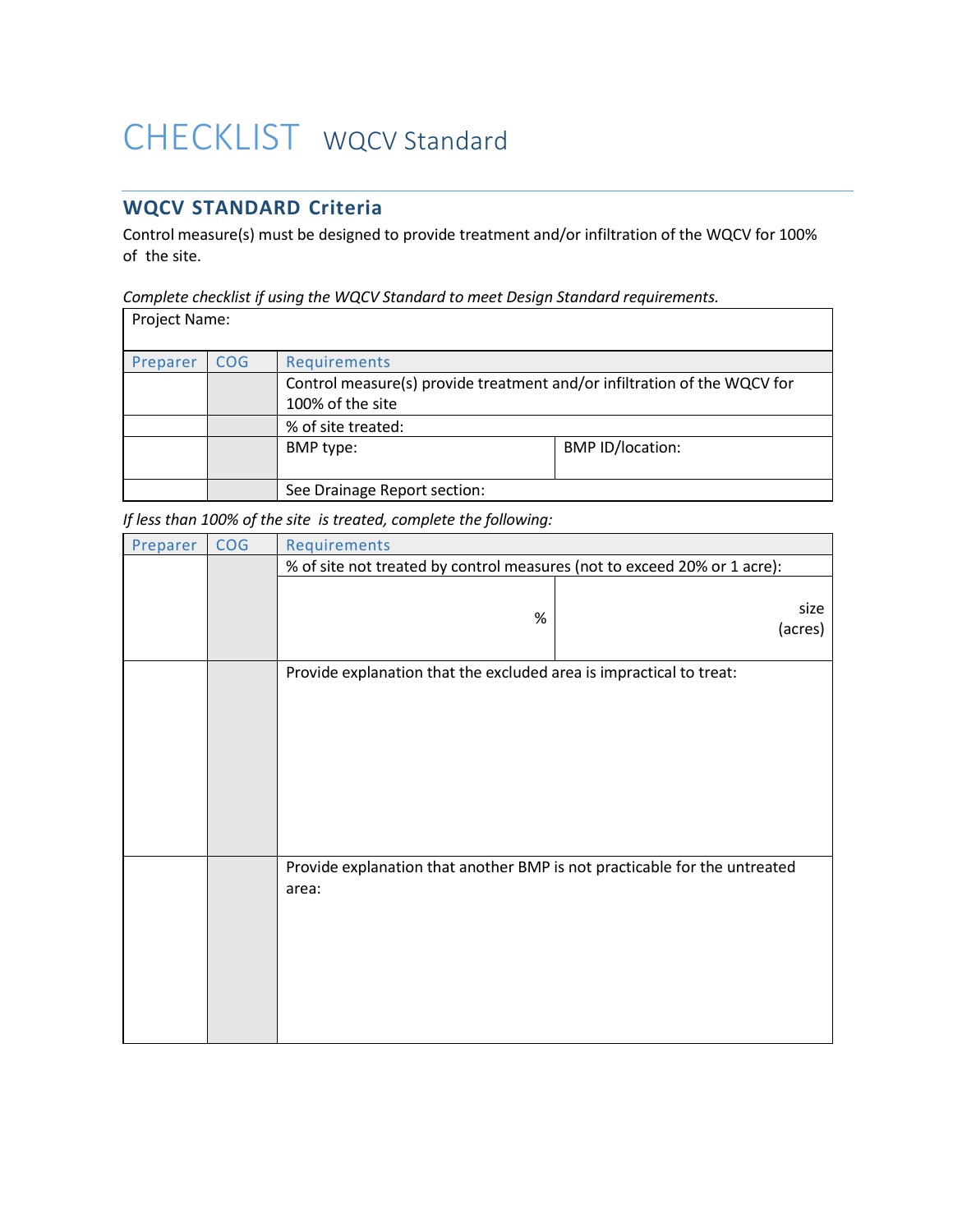### CHECKLIST Pollutant Removal Standard

### **POLLUTANT REMOVAL STANDARD Criteria**

Control measure(s) must be designed to provide treatment of the 80th percentile storm event. The control measure(s) shall be designed to treat stormwater runoff in a manner expected to reduce the even mean concentration of total suspended solids (TSS), at a minimum, to a median value of 30mg/L or less for 100% of the site. Substantiating data must meet criteria in USDCM vol.3, T-11 and be included in the submittal.

|  | Complete checklist if using the Pollutant Removal Standard to meet Design Standard requirements. |  |
|--|--------------------------------------------------------------------------------------------------|--|
|  |                                                                                                  |  |
|  |                                                                                                  |  |

| Project Name: |            |                                                                                                                                                                                                                                                                                       |                         |
|---------------|------------|---------------------------------------------------------------------------------------------------------------------------------------------------------------------------------------------------------------------------------------------------------------------------------------|-------------------------|
| Preparer      | <b>COG</b> | Requirements                                                                                                                                                                                                                                                                          |                         |
|               |            | Control measure(s) provide treatment of the 80th percentile storm event.<br>The control measure(s) treat stormwater runoff in a manner expected to<br>reduce the even mean concentration of total suspended solids (TSS) to a<br>median value of 30mg/L or less for 100% of the site. |                         |
|               |            | BMP type:                                                                                                                                                                                                                                                                             | <b>BMP ID/location:</b> |
|               |            | Storm event:                                                                                                                                                                                                                                                                          |                         |
|               |            | TSS mg/L reduction:                                                                                                                                                                                                                                                                   |                         |
|               |            | % of site treated:                                                                                                                                                                                                                                                                    |                         |
|               |            | See Drainage Report section:                                                                                                                                                                                                                                                          |                         |

*If less than 100% of the site is treated, complete the following:*

| Preparer | <b>COG</b> | Requirements                                                                       |                 |
|----------|------------|------------------------------------------------------------------------------------|-----------------|
|          |            | % of site not treated by control measures (not to exceed 20% or 1 acre):           |                 |
|          |            | %                                                                                  | size<br>(acres) |
|          |            | Provide explanation that the excluded area is impractical to treat:                |                 |
|          |            | Provide explanation that another BMP is not practicable for the untreated<br>area: |                 |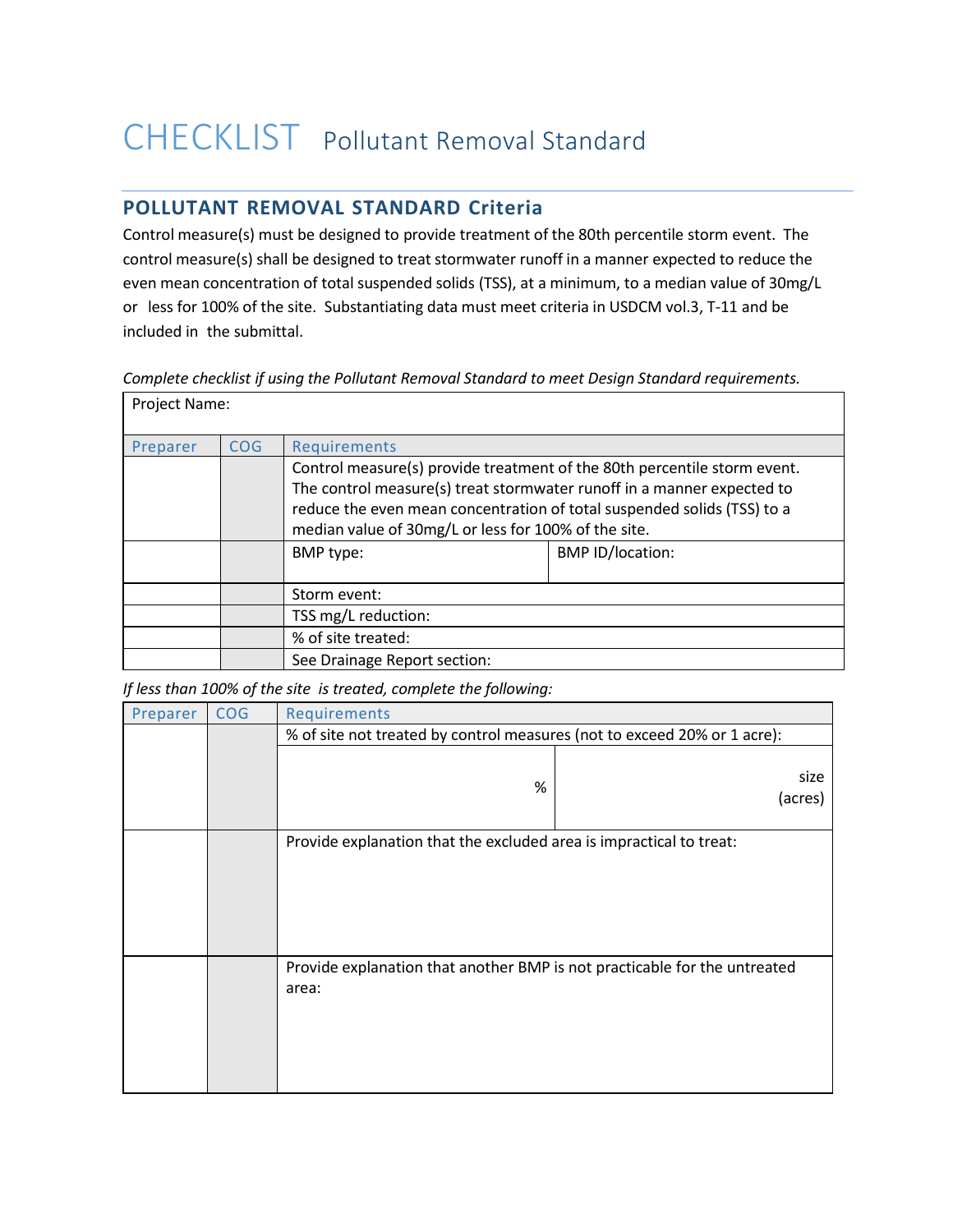## CHECKLIST Runoff Reduction Standard

### **RUNOFF REDUCTION STANDARD Criteria**

Control measure(s) must be designed to infiltrate, evaporate or evapotranspire, at a minimum, a quantity of water equal to 60% of what the calculated WQCV would be if all impervious area discharged without infiltration. This Standard can be met through practices such as Green Infrastructure and Low Impact Development practices.

#### *Complete checklist if using the Runoff Reduction Standard to meet Design Standard requirements.*

| Project Name: |                 |                                                                                             |                         |
|---------------|-----------------|---------------------------------------------------------------------------------------------|-------------------------|
| Preparer      | CO <sub>G</sub> | Requirements                                                                                |                         |
|               |                 | Control measure infiltrates, evaporates or evapotranspirates at least 60% of<br><b>WQCV</b> |                         |
|               |                 | % treated through runoff reduction:                                                         |                         |
|               |                 | BMP type:                                                                                   | <b>BMP ID/location:</b> |
|               |                 | See Drainage Report section:                                                                |                         |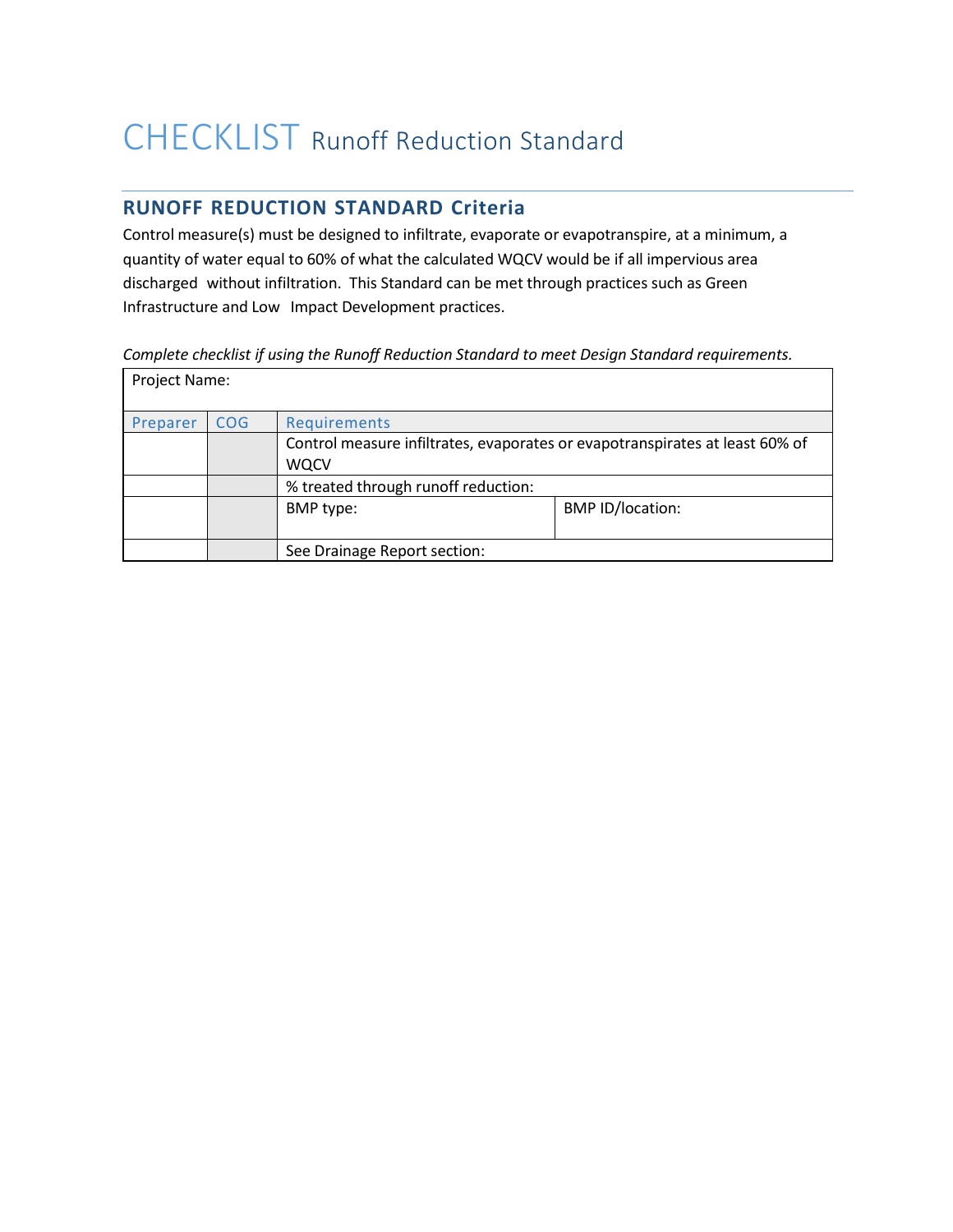### **REGIONAL WQCV CONTROL MEASURE STANDARD Criteria**

Control Measure(s) must be designed to accept the drainage from the applicable development site. Stormwater from the site must not discharge to a water of the state before being discharged to the Regional WQCV Control Measure. The Regional WQCV Control Measure must be designed to provide treatment and/or infiltration of the WQCV for 100% of the applicable development site.

*Complete checklist if using the Regional WQCV Control Measure Standard to meet Design Standard requirements.*

| Project Name: |            |                                                                            |
|---------------|------------|----------------------------------------------------------------------------|
| Preparer      | <b>COG</b> | Requirements                                                               |
|               |            | Control Measure(s) are designed to accept the drainage from the site       |
|               |            | Stormwater from the site must not discharge to a water of the state before |
|               |            | being discharged to the Regional WQCV Control Measure                      |
|               |            | The Regional WQCV Control Measure is designed to provide treatment         |
|               |            | and/or infiltration of the WQCV for 100% of the site                       |
|               |            | <b>BMP ID/location:</b>                                                    |
|               |            | See Drainage Report section:                                               |

*If less than 100% of the site is treated, complete the following:*

| Preparer | <b>COG</b> | Requirements                                                                       |                 |
|----------|------------|------------------------------------------------------------------------------------|-----------------|
|          |            | % of site not treated by control measures (not to exceed 20% or 1 acre):           |                 |
|          |            | $\%$                                                                               | size<br>(acres) |
|          |            | Provide explanation that the excluded area is impractical to treat:                |                 |
|          |            |                                                                                    |                 |
|          |            | Provide explanation that another BMP is not practicable for the untreated<br>area: |                 |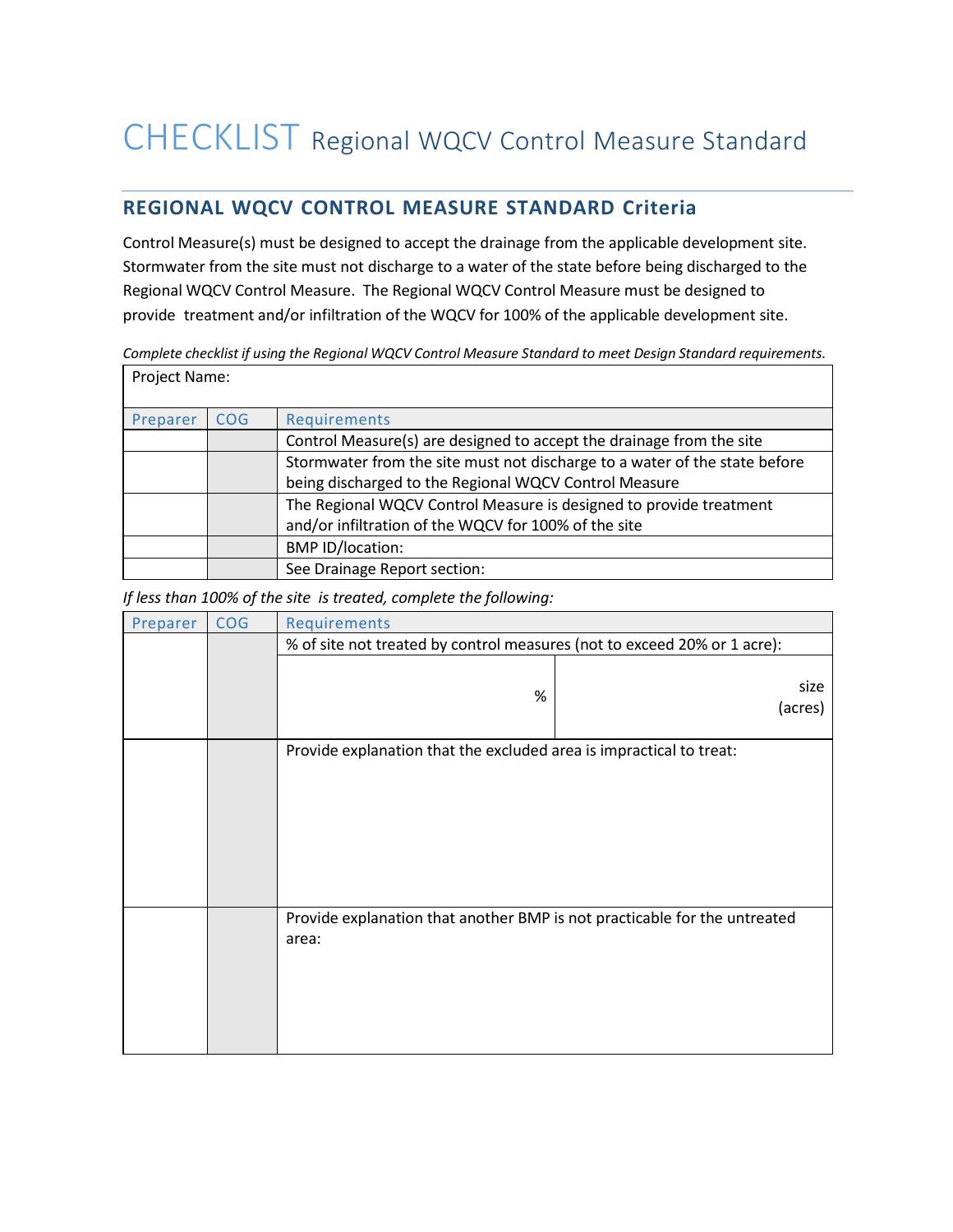## CHECKLIST Regional WQCV Facility Standard

### **REGIONAL WQCV FACILITY STANDARD Criteria**

Control Measure(s) must be designed to accept drainage from the applicable development site. Stormwater from the site may discharge to a water of the state before being discharged to the Regional WQCV facility. Before discharging to a water of the state, at least 20 percent of the upstream imperviousness of the site must be disconnected from the storm drainage system and drain through a receiving pervious area control measure comprising a footprint of at least 10 percent of the upstream disconnected impervious area of the applicable development site. In addition, the stream channel between the discharge point of the applicable development site and the Regional WQCV facility must be stabilized.

| Project Name: |            |                                                                                 |                                                                             |  |
|---------------|------------|---------------------------------------------------------------------------------|-----------------------------------------------------------------------------|--|
| Preparer      | <b>COG</b> | Requirements                                                                    |                                                                             |  |
|               |            | The Regional WQCV Facility is implemented, functional, and maintained           |                                                                             |  |
|               |            |                                                                                 | following good engineering, hydrologic and pollution control practices.     |  |
|               |            |                                                                                 | The Regional WQCV Facility is designed and operating in accordance with the |  |
|               |            | original design and/or USDCM vol.3.                                             |                                                                             |  |
|               |            | for its entire drainage area.                                                   | The Regional WQCV Facility is designed and operating to provide 100% WQCV   |  |
|               |            | The Regional WQCV Facility has capacity to accommodate the drainage from the    |                                                                             |  |
|               |            | site.                                                                           |                                                                             |  |
|               |            | The Regional WQCV Facility is designed and built to comply with all assumptions |                                                                             |  |
|               |            | for the development planned within the drainage area and site.                  |                                                                             |  |
|               |            | Evaluation of the minimum drain time is based on the pollutant removal          |                                                                             |  |
|               |            | mechanism and functionality of the facility.                                    |                                                                             |  |
|               |            | The Regional WQCV Facility is designed and constructed with flood control and   |                                                                             |  |
|               |            | water quality as the primary use. Recreational ponds and reservoirs or          |                                                                             |  |
|               |            |                                                                                 | Classified State Waters cannot be used as Regional WQCV Facilities.         |  |
|               |            | % of site treated in facility:                                                  |                                                                             |  |
|               |            | % of unconnected imperviousness area (prior to facility):                       |                                                                             |  |
|               |            | % of receiving pervious area (prior to facility):                               |                                                                             |  |
|               |            | Stream channel stabilized (include documentation)                               |                                                                             |  |
|               |            | Stream reach:                                                                   | Method of stabilization:                                                    |  |
|               |            | Date completed:                                                                 | Included in project scope:                                                  |  |
|               |            | BMP type:                                                                       | <b>BMP ID/location:</b>                                                     |  |
|               |            | See Drainage Report section:                                                    |                                                                             |  |

*Complete checklist if using the Regional WQCV Facility Standard to meet Design Standard requirements.*